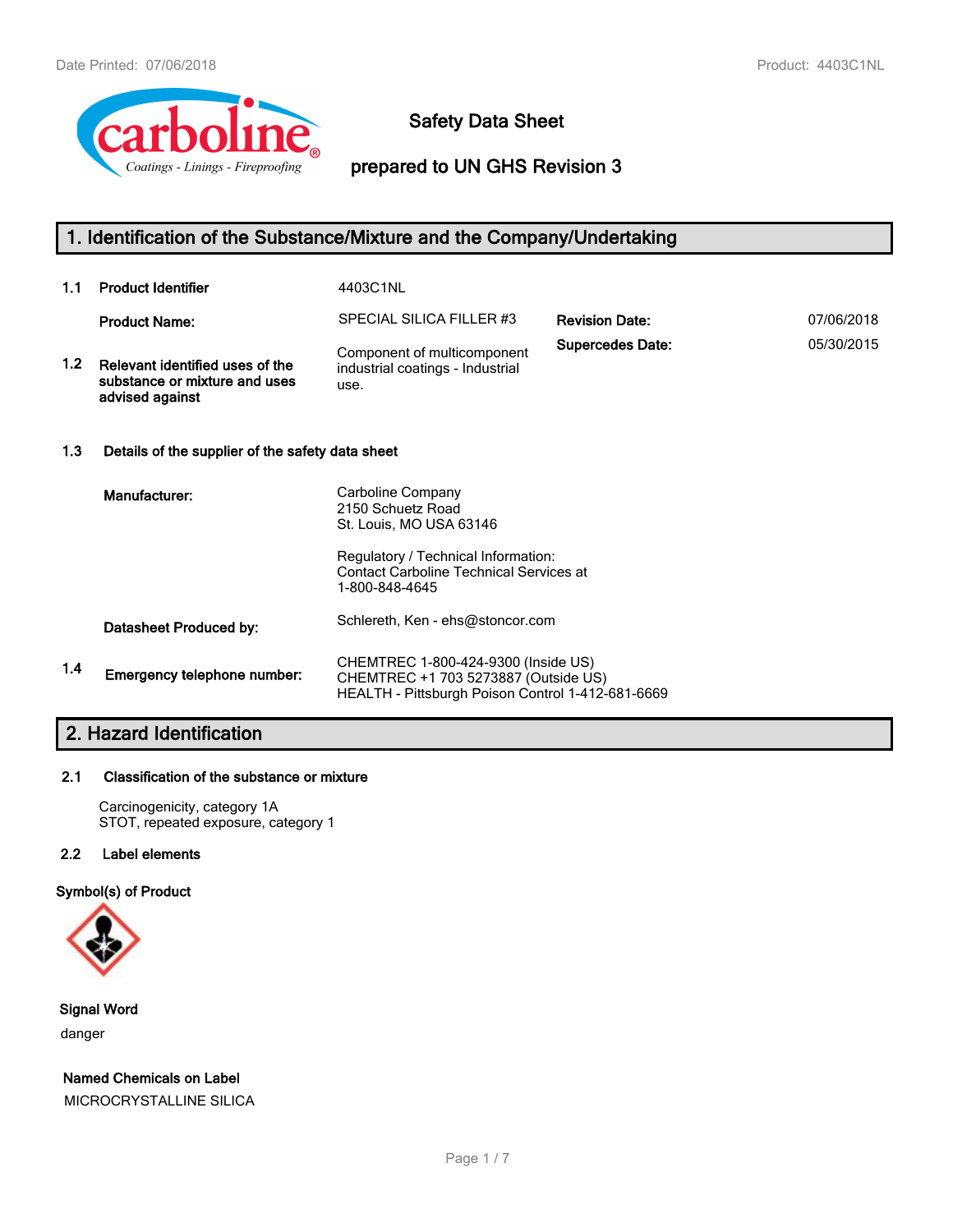| Carcinogenicity, category 1A        | H350-1A          | May cause cancer.                                                            |
|-------------------------------------|------------------|------------------------------------------------------------------------------|
| STOT, repeated exposure, category 1 | H372             | Causes damage to organs through prolonged or repeated<br>exposure.           |
| <b>PRECAUTION PHRASES</b>           |                  |                                                                              |
|                                     | P <sub>201</sub> | Obtain special instructions before use.                                      |
|                                     | P <sub>202</sub> | Do not handle until all safety precautions have been read<br>and understood. |
|                                     | P <sub>260</sub> | Do not breathe dust/fume/gas/mist/vapours/spray.                             |
|                                     | P <sub>264</sub> | Wash hands thoroughly after handling.                                        |
|                                     | P <sub>284</sub> | Wear respiratory protection.                                                 |
|                                     | P308+313         | IF exposed or concerned: Get medical advice/attention                        |
|                                     | P314             | Get medical advice/attention if you feel unwell.                             |
|                                     |                  |                                                                              |

### **2.3 Other hazards**

No Information

#### **Results of PBT and vPvB assessment:**

The product does not meet the criteria for PBT/VPvB in accordance with Annex XIII.

### **3. Composition/Information On Ingredients**

### **3.1 Substances**

#### **Hazardous Ingredients**

| CAS-No.<br><b>Chemical Name</b><br>14808-60-7<br>MICROCRYSTALLINE SILICA |                    |                              | <u>%</u><br>75-100 |  |
|--------------------------------------------------------------------------|--------------------|------------------------------|--------------------|--|
| CAS-No.                                                                  | <b>GHS Symbols</b> | <b>GHS Hazard Statements</b> | M-Factors          |  |
| 14808-60-7                                                               | GHS08              | H350-372                     | n                  |  |

**Additional Information:** The text for GHS Hazard Statements shown above (if any) is given in Section 16.

### **4. First-aid Measures**

### **4.1 Description of First Aid Measures**

**AFTER INHALATION:** Remove person to fresh air. If signs/symptoms continue, get medical attention. **AFTER SKIN CONTACT:** Wash off with soap and plenty of water. **AFTER EYE CONTACT:** Rinse thoroughly with plenty of water for at least 15 minutes and consult a physician. **AFTER INGESTION:** Drink 1 or 2 glasses of water. Call a physician if irritation persists.

### **4.2 Most important symptoms and effects, both acute and delayed**

No Information

### **4.3 Indication of any immediate medical attention and special treatment needed**

No Information

### **5. Fire-fighting Measures**

### **5.1 Extinguishing Media:**

Carbon Dioxide, Dry Chemical, Foam, Water Fog

**UNUSUAL FIRE AND EXPLOSION HAZARDS:** No Information

**5.2 Special hazards arising from the substance or mixture** No Information

### **5.3 Advice for firefighters**

The product is not flammable.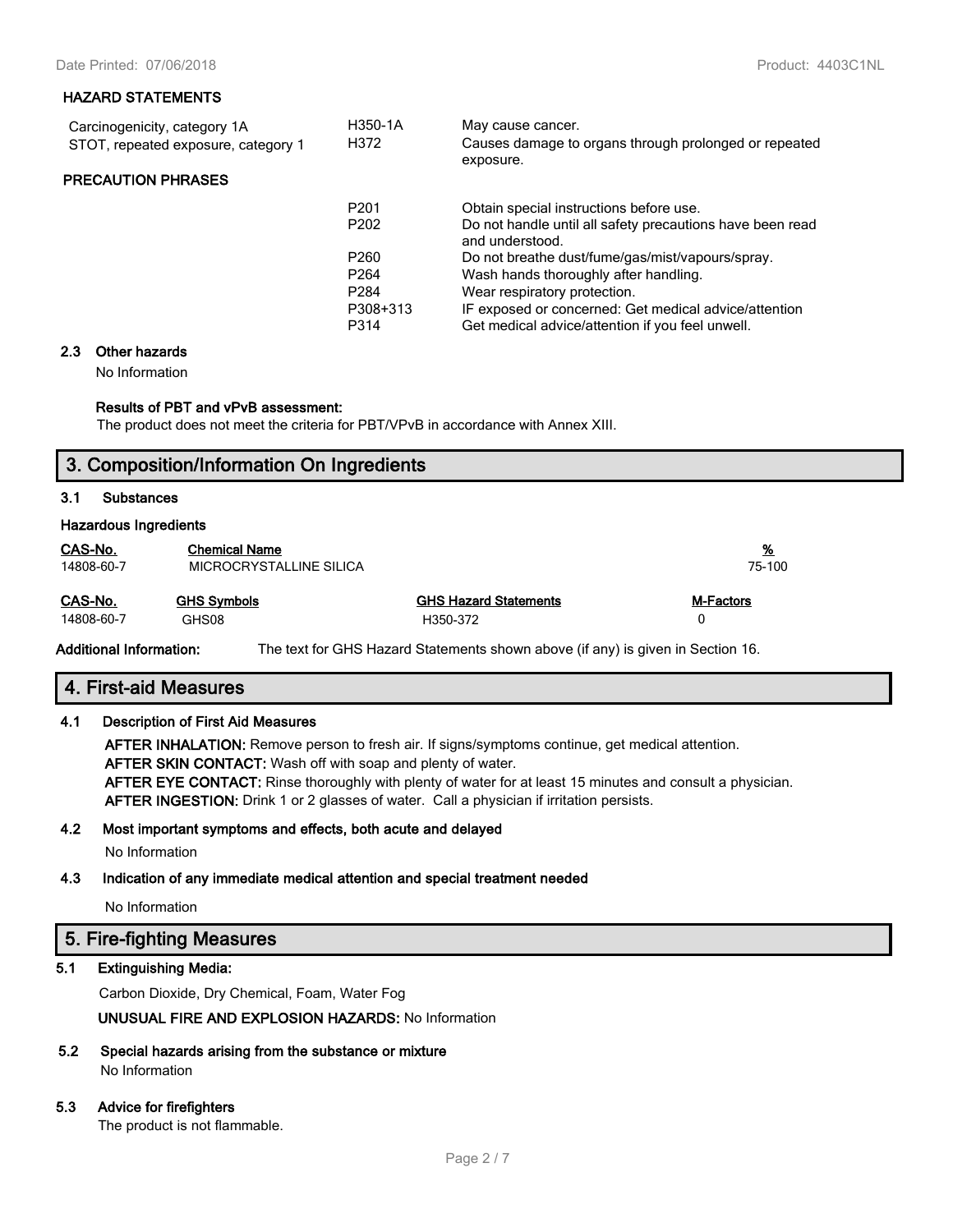### **6. Accidental Release Measures**

### **6.1 Personal precautions, protective equipment and emergency procedures**

Use personal protective equipment. Sweep up to prevent slipping hazard.

### **6.2 Environmental precautions**

No Information

### **6.3 Methods and material for containment and cleaning up**

No Information

### **6.4 Reference to other sections**

No Information

### **7. Handling and Storage**

### **7.1 Precautions for safe handling**

**INSTRUCTIONS FOR SAFE HANDLING :** Avoid breathing dust. Do not breathe vapours or spray mist. Do not get in eyes, on skin, or on clothing. Wash thoroughly after handling.

**PROTECTION AND HYGIENE MEASURES :** Remove dust, fly and finish residues through ventilation or vacuum cleaning. If in eyes or on skin, rinse well with water. Ensure that eyewash stations and safety showers are close to the workstation location. Remove and wash contaminated clothing before re-use. Handle in accordance with good industrial hygiene and safety practice. Do not breathe dust.

### **7.2 Conditions for safe storage, including any incompatibilities**

**CONDITIONS TO AVOID:** Exposure to moisture. **STORAGE CONDITIONS:** Keep containers tightly closed in a dry, cool and well-ventilated place.

### **7.3 Specific end use(s)**

No Information

### **8. Exposure Controls/Personal Protection**

### **8.1 Control parameters**

### **Ingredients with Occupational Exposure Limits**

### **(US)**

| Name                    | CAS-No.    | <b>ACGIH TWA</b> | <b>ACGIH STEL</b> | <b>ACGIH Ceiling</b> |
|-------------------------|------------|------------------|-------------------|----------------------|
| MICROCRYSTALLINE SILICA | 14808-60-7 | 0.025 MGM3       |                   | N/E                  |
| Name                    | CAS-No.    |                  | <b>OSHA PEL</b>   | <b>OSHA STEL</b>     |
| MICROCRYSTALLINE SILICA | 14808-60-7 |                  | 0.1 MGM3          |                      |

**FURTHER INFORMATION:** No Information

### **8.2 Exposure controls**

### **Personal Protection**

**RESPIRATORY PROTECTION:** Properly fitted dust/mist respirator, NIOSH approved for silica quartz exposure. **EYE PROTECTION:** Safety glasses with side-shields.

**HAND PROTECTION:** For prolonged or repeated contact use protective gloves.

### **OTHER PROTECTIVE EQUIPMENT:** None.

**ENGINEERING CONTROLS:** Use with adequate ventilation.

### **9. Physical and Chemical Properties**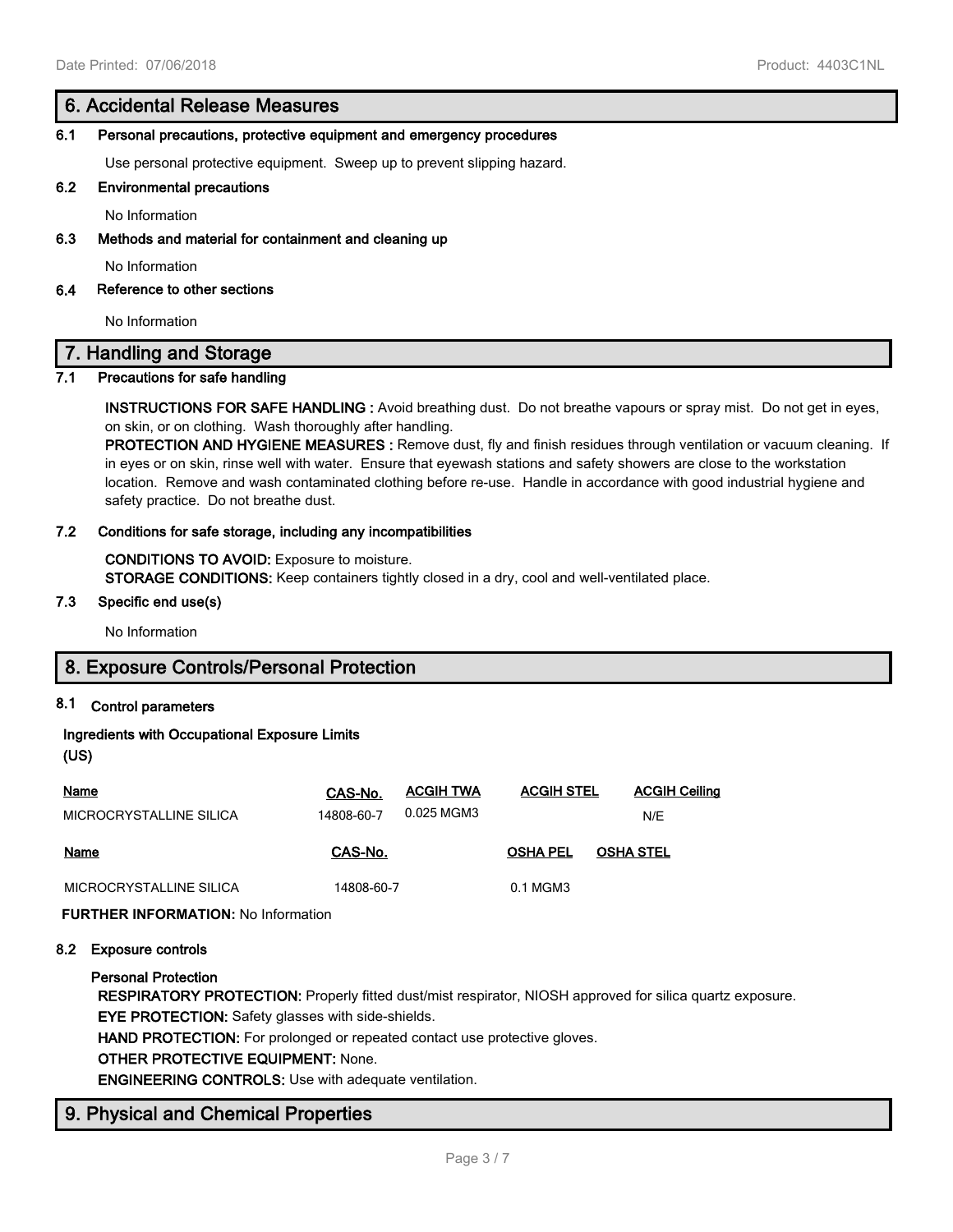### **9.1 Information on basic physical and chemical properties**

|     | Appearance:                                     | <b>White Powder</b>      |
|-----|-------------------------------------------------|--------------------------|
|     | <b>Physical State</b>                           | Solid                    |
|     | Odor                                            | Dusty                    |
|     | <b>Odor threshold</b>                           | N/D                      |
|     | рH                                              | N/D                      |
|     | Melting point / freezing point (°C)             | N/A                      |
|     | Boiling point/range (°C)                        | $N/A - N/A$              |
|     | Flash Point, (°C)                               | 999                      |
|     | <b>Evaporation rate</b>                         | <b>Slower Than Ether</b> |
|     | Flammability (solid, gas)                       | Not determined           |
|     | Upper/lower flammability or explosive<br>limits | $N/A - N/A$              |
|     | Vapour Pressure, mmHg                           | N/D                      |
|     | Vapour density                                  | N/A                      |
|     | <b>Relative density</b>                         | Not determined           |
|     | Solubility in / Miscibility with water          | N/D                      |
|     | Partition coefficient: n-octanol/water          | Not determined           |
|     | Auto-ignition temperature (°C)                  | Not determined           |
|     | Decomposition temperature (°C)                  | Not determined           |
|     | <b>Viscosity</b>                                | Unknown                  |
|     | <b>Explosive properties</b>                     | Not determined           |
|     | <b>Oxidising properties</b>                     | Not determined           |
| 9.2 | Other information                               |                          |
|     | VOC Content g/l:                                | See Part A MSDS          |
|     | Specific Gravity (g/cm3)                        | 2.52                     |

### **10. Stability and Reactivity**

### **10.1 Reactivity**

No Information

### **10.2 Chemical stability**

Stable under normal conditions.

### **10.3 Possibility of hazardous reactions**

Hazardous polymerisation does not occur.

### **10.4 Conditions to avoid**

Exposure to moisture.

#### **10.5 Incompatible materials** None.

**10.6 Hazardous decomposition products**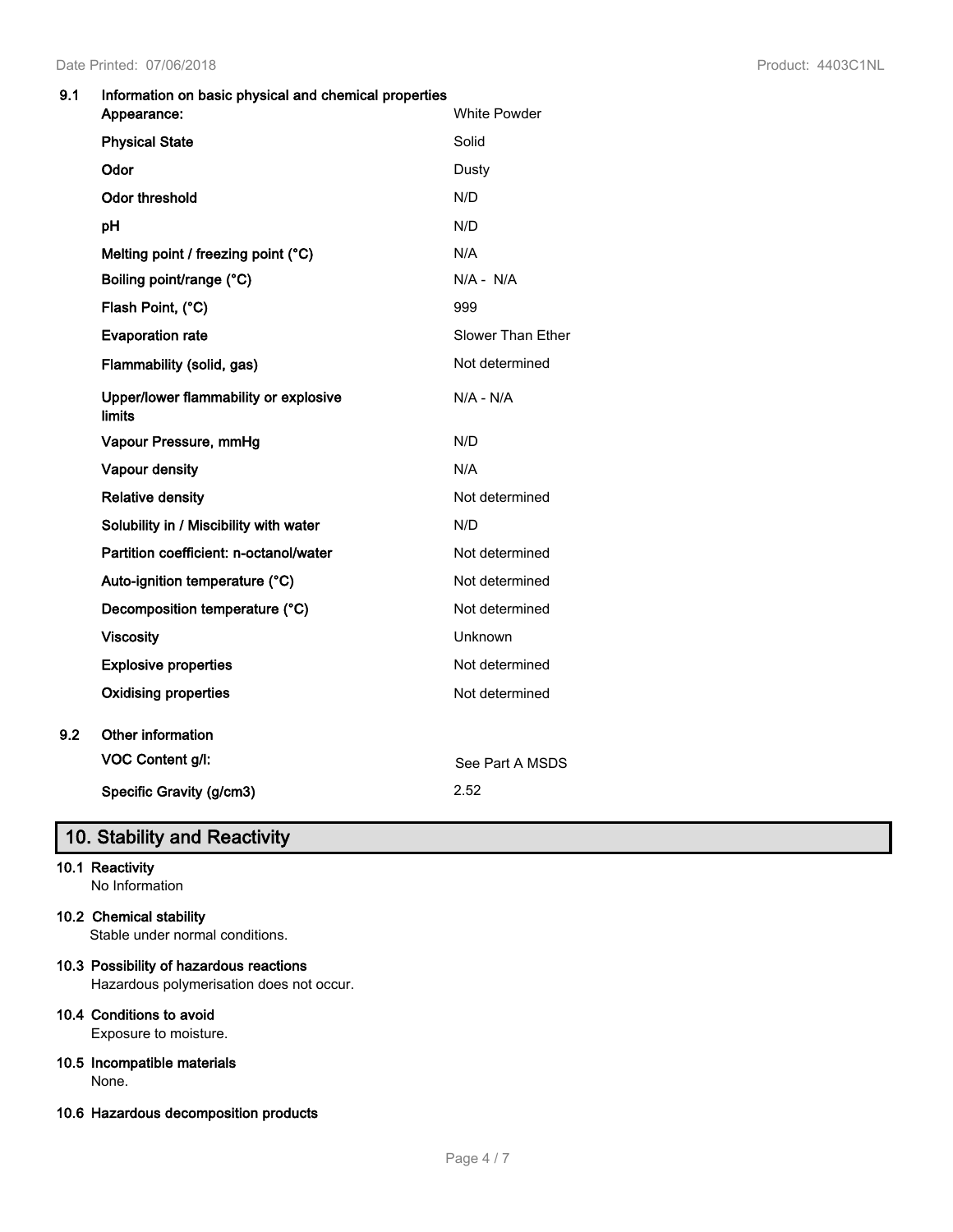None known.

### **11. Toxicological Information**

| 11.1 | Information on toxicological effects |                |
|------|--------------------------------------|----------------|
|      | <b>Acute Toxicity:</b>               |                |
|      | Oral LD50:                           | N/D            |
|      | <b>Inhalation LC50:</b>              | N/D            |
|      | Irritation:                          | <b>Unknown</b> |
|      | Corrosivity:                         | <b>Unknown</b> |
|      | Sensitization:                       | <b>Unknown</b> |
|      | Repeated dose toxicity:              | <b>Unknown</b> |
|      | Carcinogenicity:                     | Unknown        |
|      | Mutagenicity:                        | Unknown        |
|      | <b>Toxicity for reproduction:</b>    | Unknown        |

**If no information is available above under Acute Toxicity then the acute effects of this product have not been tested. Data on individual components are tabulated below:**

| CAS-No.    | Chemical Name           | Oral LD50   | Dermal LD50   | Vapor LC50    |
|------------|-------------------------|-------------|---------------|---------------|
| 14808-60-7 | MICROCRYSTALLINE SILICA | 22500 mg/kg | Not Available | Not Available |

### **Additional Information:**

This product contains silica which is classified by IARC as a known human carcinogen (Group 1). Crystalline silica is known to cause silicosis. The classification(s) is/are relevant when exposed to these respirable substances in dust or powder form only, including cured product that is subject to sanding, grinding, cutting, or other surface preparation activities.

|      | 12. Ecological Information                  |                                                                                    |  |
|------|---------------------------------------------|------------------------------------------------------------------------------------|--|
| 12.1 | Toxicity:                                   |                                                                                    |  |
|      | EC50 48hr (Daphnia):                        | <b>Unknown</b>                                                                     |  |
|      | IC50 72hr (Algae):                          | <b>Unknown</b>                                                                     |  |
|      | LC50 96hr (fish):                           | <b>Unknown</b>                                                                     |  |
|      | 12.2 Persistence and degradability:         | <b>Unknown</b>                                                                     |  |
|      | 12.3 Bioaccumulative potential:             | <b>Unknown</b>                                                                     |  |
| 12.4 | Mobility in soil:                           | <b>Unknown</b>                                                                     |  |
|      | 12.5 Results of PBT and vPvB<br>assessment: | The product does not meet the criteria for PBT/VPvB in accordance with Annex XIII. |  |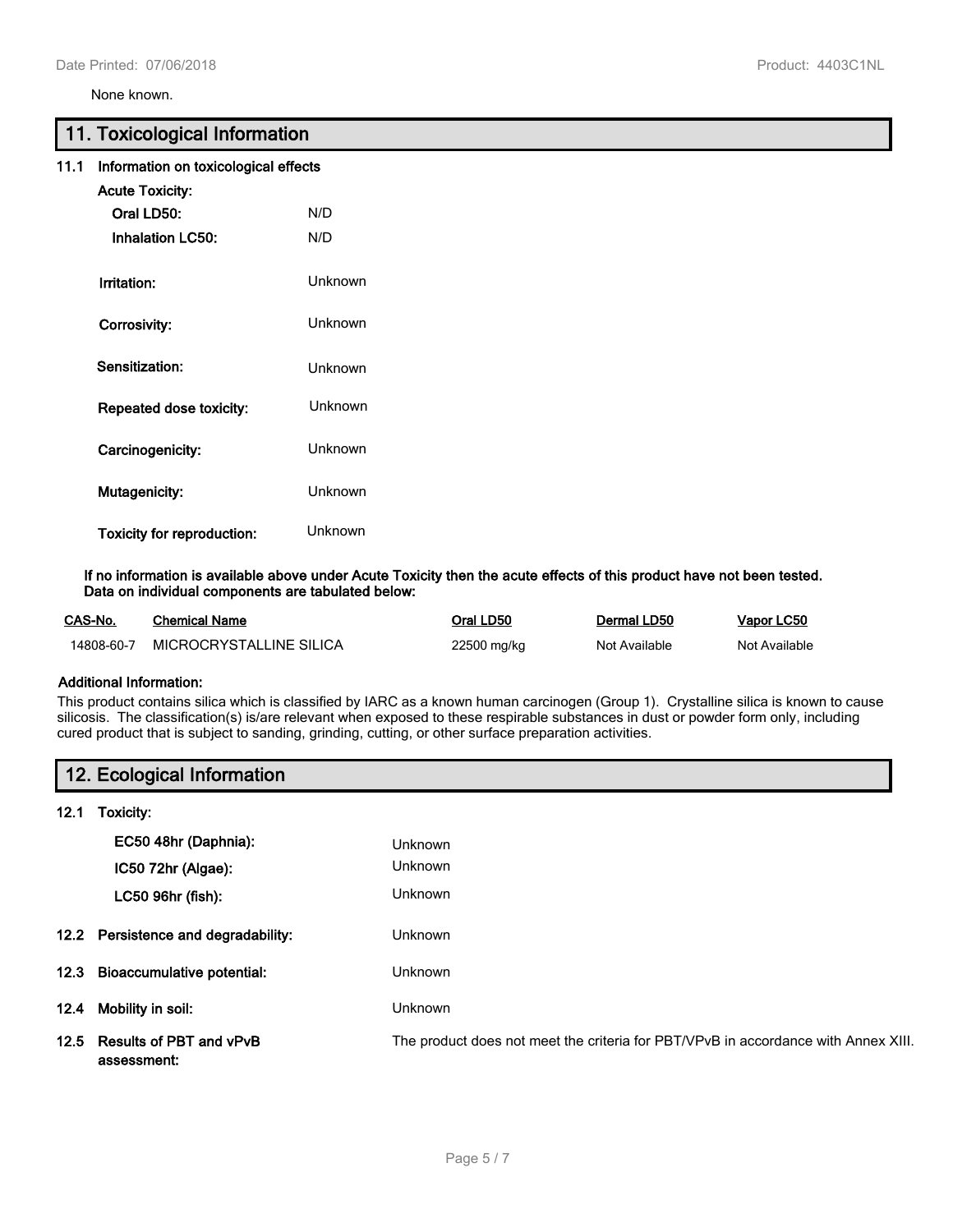## **12.6 Other adverse effects:** Unknown **CAS-No. Chemical Name EC50 48hr IC50 72hr LC50 96hr** 14808-60-7 MICROCRYSTALLINE SILICA No information No information No information **13. Disposal Considerations 13.1 WASTE TREATMENT METHODS:** Dispose of in accordance with local regulations. **14. Transport Information 14.1 UN number** None **14.2 UN proper shipping name** Not Regulated **Technical name** N/A **14.3 Transport hazard class(es)** None **Subsidiary shipping hazard** N/A **14.4 Packing group** N/A

**14.5 Environmental hazards Environmental hazards Unknown 14.6 Special precautions for user Unknown EmS-No.:** N/A **Transport in bulk according to Annex II 14.7** Unknown **of MARPOL 73/78 and the IBC code**

### **15. Regulatory Information**

**15.1 Safety, health and environmental regulations/legislation for the substance or mixture:**

### **U.S. Federal Regulations: As follows -**

### **CERCLA - Sara Hazard Category**

This product has been reviewed according to the EPA 'Hazard Categories' promulgated under Sections 311 and 312 of the Superfund Amendment and Reauthorization Act of 1986 (SARA Title III) and is considered, under applicable definitions, to meet the following categories:

Carcinogenicity, Specific target organ toxicity (single or repeated exposure)

### **Sara Section 313:**

This product contains the following substances subject to the reporting requirements of Section 313 of Title III of the Superfund Amendment and Reauthorization Act of 1986 and 40 CFR part 372:

No Sara 313 components exist in this product.

### **Toxic Substances Control Act:**

All components of this product are either listed on the TSCA Inventory or are exempt.

This product contains the following chemical substances subject to the reporting requirements of TSCA 12(B) if exported from the United States:

No TSCA 12(b) components exist in this product.